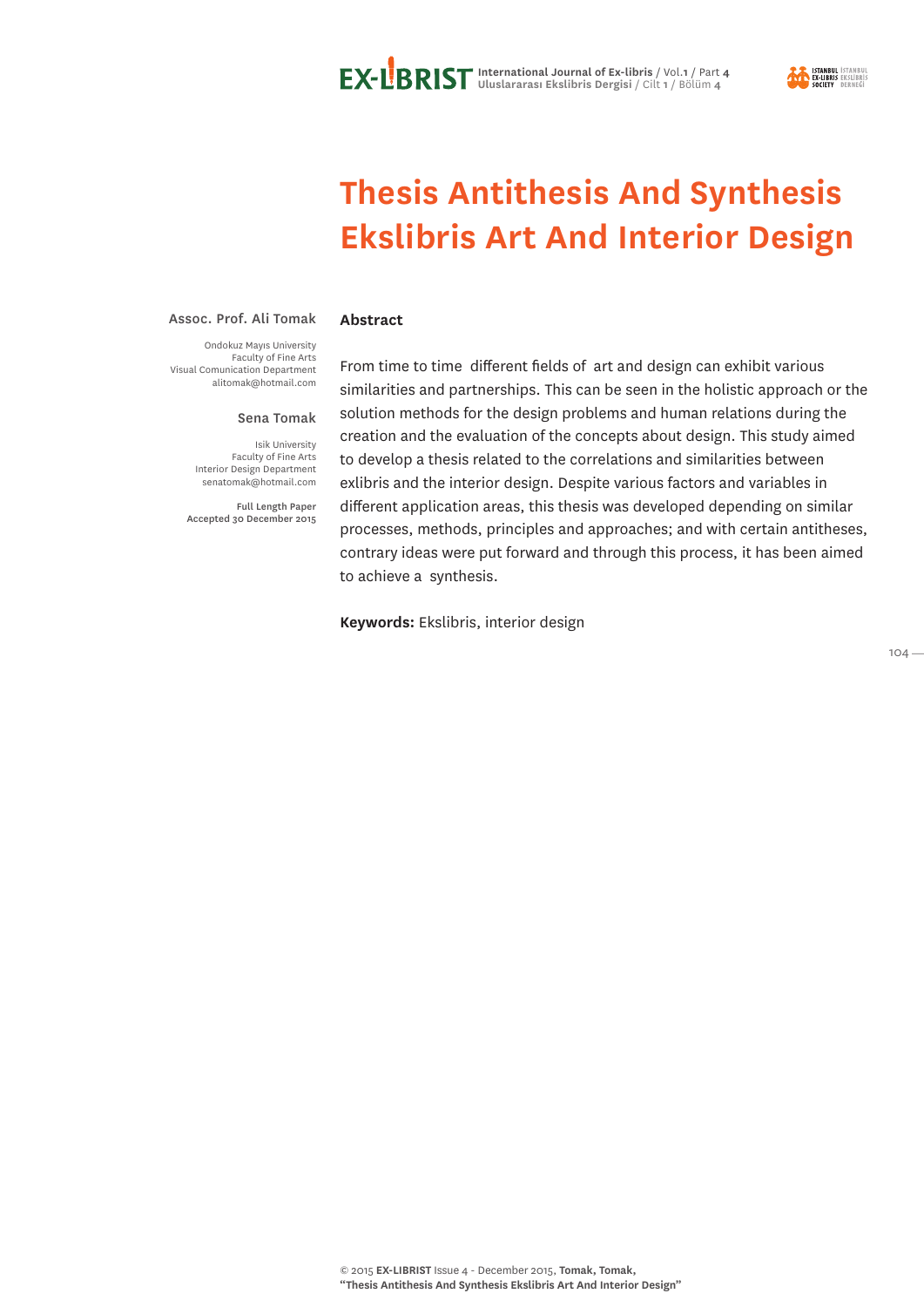

#### **Introduction**

Changing human needs can be fulfilled by producing alternatives through designing opportunities and methods supported by developing technologies. The varieties of needs may naturally force the different designing diciplines either into a seperately analyzing process or an interdisciplinary cooperation. These conventions may require responsive and moderate approaches in order to put new visions in design analysis and make long term predictions. In this way, on the verge of various possibilities, some qualified results can be obtained with different inspiration references. Every object which has design in its essence, may emerge in terms of utility if assimilated with creativity and esthetics in order to be functional and aesthetical. Although most of the design disciplines with their unique quality set out similarities, commonalities and differences , their common principles can be used through the process of problem solving. For instance, industrial design discipline may comprise designing disciplines such as furniture, automobile , yacht or fashion . A design product can be analized mutually by different design disciplines. For instance, a chair can be designed in the field of furniture and interior designing. Structural similarities can be established in science and design disciplines; with dialectic approaches a synthesis can be achieved in order to build common values by producing thesis and antithesis. For instance, considering the values grounding on humankind ; some scientific, esthetic or design principles between the art of exlibris and interior design may depict the similar discourse. This research aims to set out a thesis by confirming coherent and formal relations between the fields mentioned above; to decompose by means of antithesis and to achieve a synthesis through common connections and new values.

#### **Field Definition**

Exlibris is a kind of art work or customized asthetic graphic work which is based on reproductive printing techniques . It is sticked to the inner cover of the books and within its small area, some figurative or abstract formative elements on different subjects are used together with certain typographic items. Since exlibris highly depends on large scale of alternative printing techniques, it requires advanced knowledge of equipment and the necessary skills to use them. The economic and aesthetic value of exlibris increases with the skills, precision and creativity depending on the equipment, printing technique and the relevant theme. Exlibris takes place in the library of the person it was made for and "it is a respresentative of the owner of the book, not the book itself; in a way, it is a connection between the book and its owner. Exlibris literally means 'from ….'s library' or 'belongs to ….'s library'" (Pektaş, 2014: 11). Before the invention the printing press,

© 2015 **EX-LIBRIST** Issue 4 - December 2015, **Tomak, Tomak, "Thesis Antithesis And Synthesis Ekslibris Art And Interior Design"**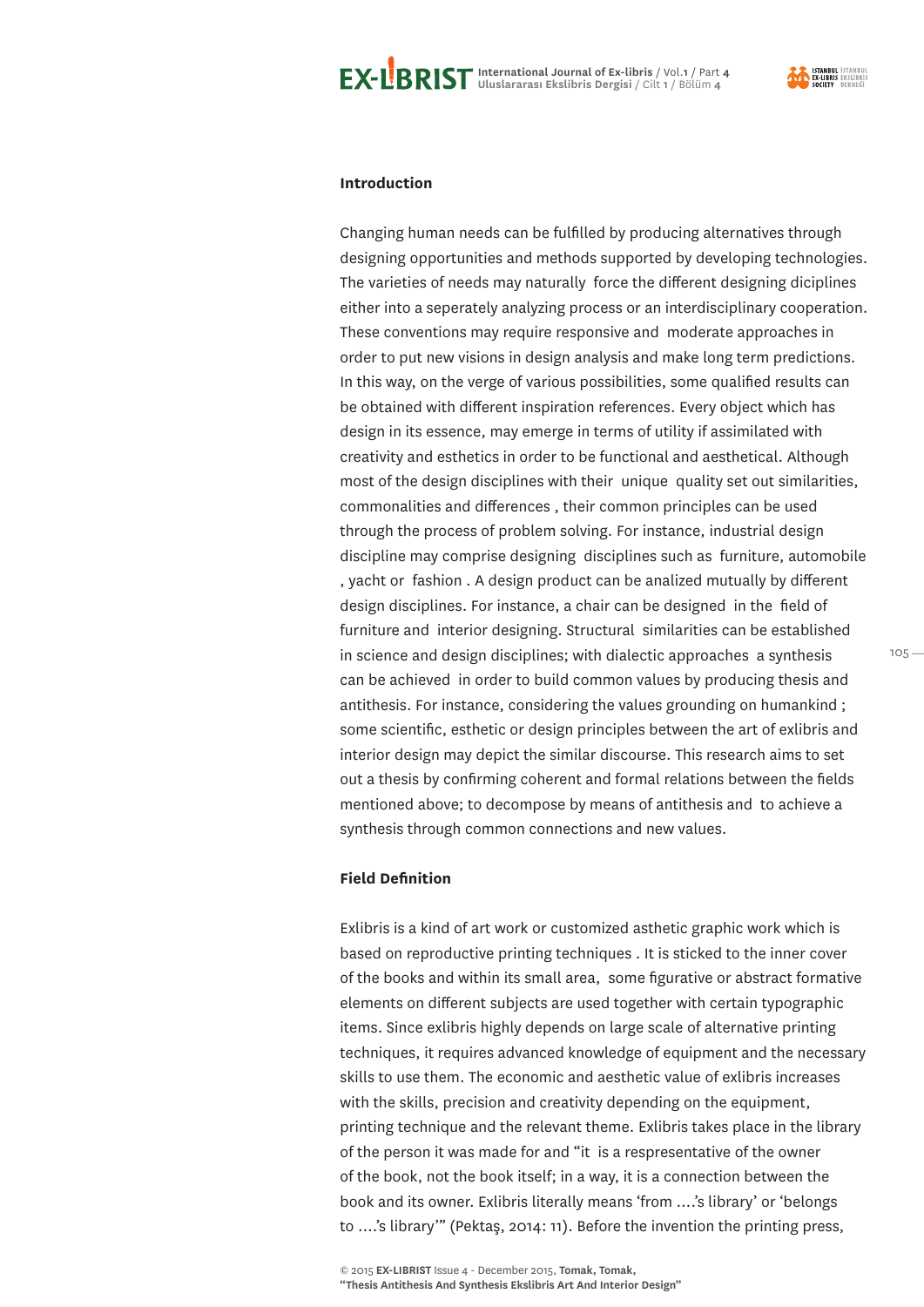exlibris was used for bringing the valuable manuscripted books back to their owners. It had aesthetical content and origins in graphic arts and it was produced according to the principles of the printing techniques; however, today they are framed as works of art and could be exhibited at home, in offices and museums. It has the potential of bringing together the artists,designers,art-lovers and exlibris collectors. According to Tomak (2014) exlibris "is the modest guide for new beginnings; the process maintaining the companionship and friendship; a contraction that technical and aesthethical sharings take place; an interactive bound within social relationships". (40) Hence, exlibris is functional as a graphical product; and it is aesthethical ,creative , sentimental and anthropocentric as a work and object of art .

Interior designing is a multiple disciplinary field comprising creative , technical, aesthethical and functional analysis with a systematic and coordinated methodology in order to maintain a social and individual livable environment in the buildings. In interior architecture, sometimes according to the project, either by pushing the limits with radical and structural revisions extraordinary results can be achieved or practical spaces can be formed according to the owner's needs and customer's expectations without damaging the place. At this point, as in exlibris, exclusive material cognisance with advanced technology and different alternatives can reveal the characteristic structure of a place and can define its main features in interior design, too. Furthermore, "interior architecture deals with organisational principles, reconstructioning the existing buildings, reviving the approaches towards existing spaces and structures, and re-using the buildings"( Brooker & Stone,2010:12 ). The design of public spaces such as shopping malls, living spaces, pubs, bars, restaurants, cafes , hotels, hospitals ,theatres, cinemas or houses and communities those are used by indiviuals and small groups, are realized by interior designing discipline. Interior designing not only fulfill the owner's needs functionally but also manipulate the owners' thoughts and feelings.It can influence them with a determined identity or image, manipulate ideologically and create terminal behavioural changes.

#### **Thesis**

In the context of research subjects, these two different fields show some similarities in the designing processes followed in order to reach the targets set out, used designing principles and factors, symbol, representation or indication values of the locations or the object, commercial contents agreed on with contracts in return of the service, their utilities, being full of emotions and personally identifiable designing qualities.

<sup>© 2015</sup> **EX-LIBRIST** Issue 4 - December 2015, **Tomak, Tomak,** 

**<sup>&</sup>quot;Thesis Antithesis And Synthesis Ekslibris Art And Interior Design"**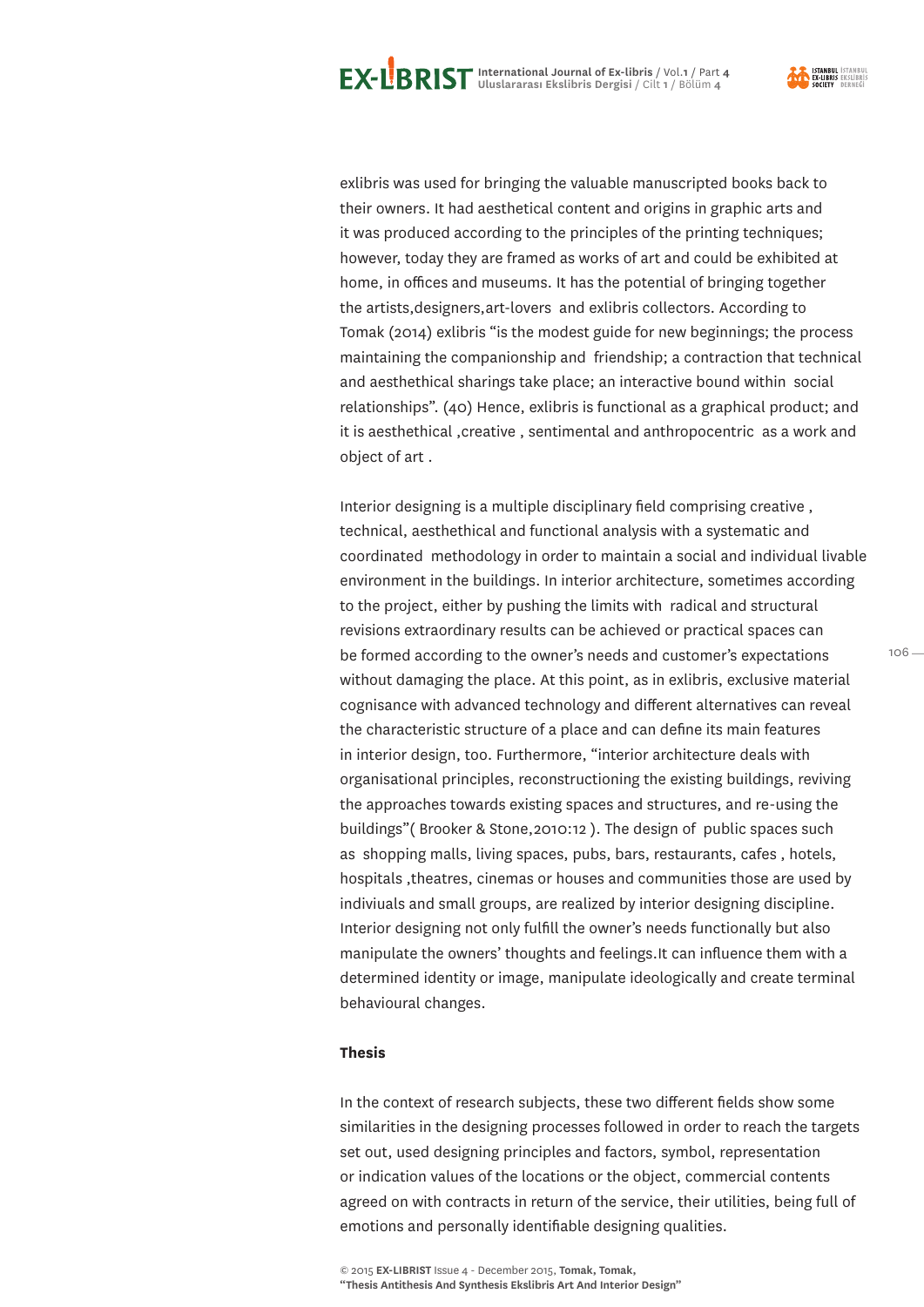First of all, these determinations may be reached in regards of the similarities noticed when both of the field study processes and principles are considered. For example, after the brief regarding the interior design project has been agreed upon, the analysis of technical and detailed physical description and structural requirements of the field is carried out. After developing certain codes, concepts and thematic issues pursuant to timing and budget analysis by the interior architect in the scope of determining the reachable areas by the users and explanations regarding the preference and expectations of the customers with the meetings conducted with them, problem solutions can be started. Primarily, determinations are done as to defining user interaction and functional areas with the pre sketches without scaling.

Colors, structural elements, furniture and other fixed objects are taken consideration at this stage. According to ergonometric and anthropometric principles, scaled and detailed design of the location are visualized with 3d modelling through two and three dimensioned drawings and various software. At this stage, formalization process is completed with designing principles (balance, ratio- proportion, rhythm, emphasis, hierarchy, contrast and integrity) and factors (dot, line, fabric, space, color) which are accepted as basic instruments by all other designing disciplines and also by interior architecture design. After receiving the approval of the customer and signing the contract, construction phase starts. Codes, thematic issues or interior design elements decided according to the concepts aimed together with durability, sustainability, convenience, usability and timelessness principles are located along with the details regarding the electricity, water and communication systems of the location ( See also Mitton, 2004: 21- 42). All the expenses regarding the colors, furniture and other objects are confirmed by controlling the budget. This environment created, preferred, targeted, planned and designed through procurement processes and work flows with regular construction site inspections is presented for use as a location which reflects a functional, original, qualified and aesthetic atmosphere.

Art of exlibris follows a similar path with its main principles. Exlibris which is stuck to the first pages of the book due to its functionalities and also called "the id or title deed of the book" by Pektaş (2014) is visualized by stylistic wording which can express, reflect itself with the cultural, emotional aspects peculiar to the customer. Exlibris lover who would like to give an order on its behalf in the direction of its life style, interests, wishes, expectations, tastes and hobbies contacts the exlibris artist and has a pre-interview. Aimed and desired exlibris is included in the contract with the cost defined and confirmed by the customer and the artist by common

**<sup>&</sup>quot;Thesis Antithesis And Synthesis Ekslibris Art And Interior Design"**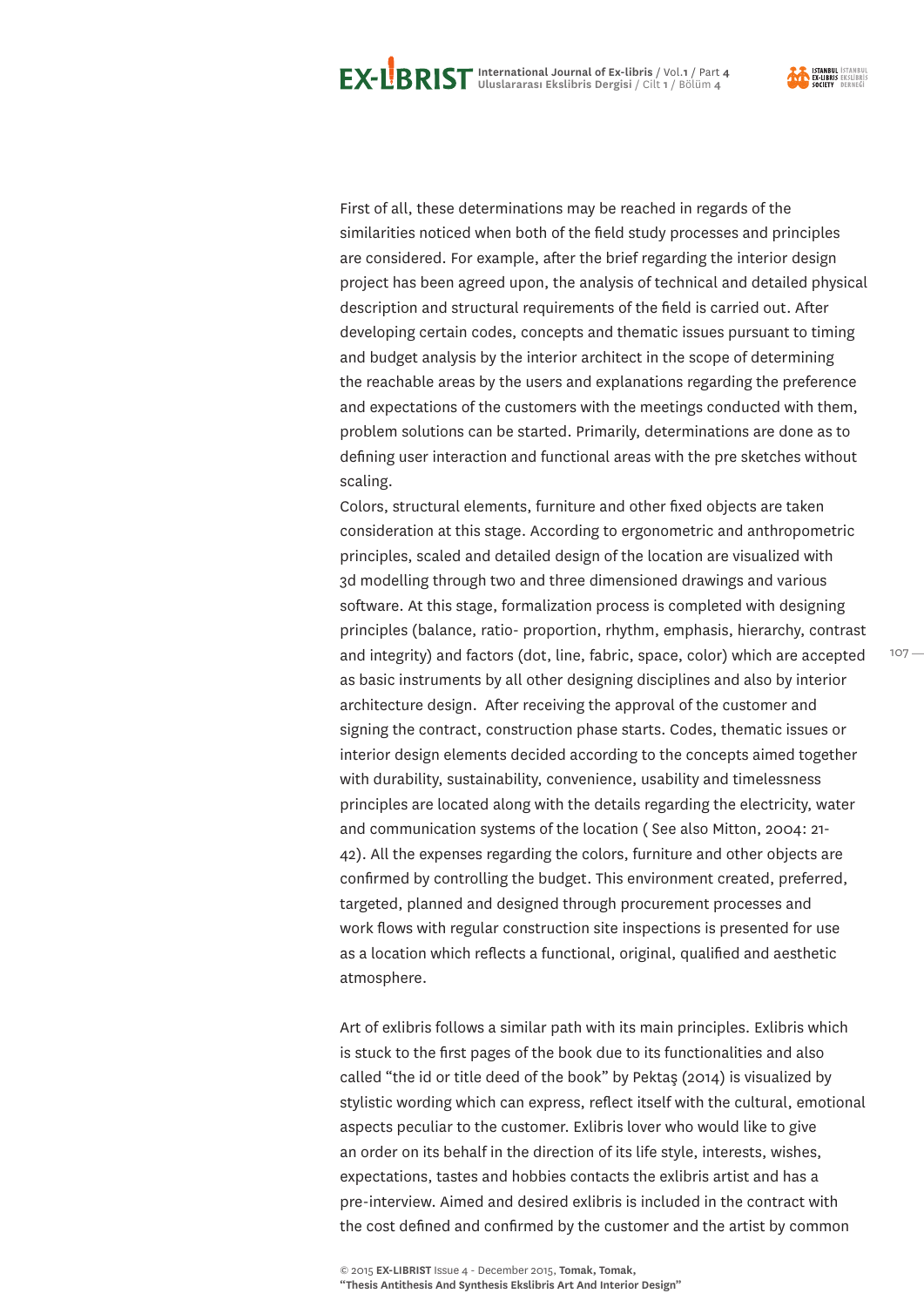consent depending on the various qualification and quantities. "The market of exlibris vary according to the countries, famousness of the artist, material to be used, difficulty of the design, numbers of the mold/color and prints" (Pektaş,2014:43). Thus, it has a commercial dimension which exists as the cost of the effort put in according to variables and is charged on the basis of a base price which varies according to variables like the interior architecture. In accordance with the brief and interviews, the exlibris artist creates maximum three different alternatives that represents and reflects that person with various aspects combining the designing principles and elements with his/her imagery world and creativity. Artist increases the copy of the exlibris which as the customer exlibris lover likes and is satisfied with according to the chosen print technique.

Second similarity that is noticed is that interior design and exlibris art make personally identifiable designs. The location whose design is completed recreates the human with the changes in emotion, thinking and behavior. And the customer who ordered exlibris is recreated by the artist by his/ her wishes, interests, hobbies or preferences. Interior design when considered in the scale of houses or rooms as mutual living environment by an individual or a small group, builds consensus between the customer and the designer with its personally identifiable analysis. Each person has different living culture as an individual. Human is in interaction with his/ her environment full of location and objects incessantly in the cycle of life. Apart from location's being functional, both the concept and the customer building empathy as the user should meet the requirements for the desired dynamics and atmosphere of the customer, should be able to reflect cultural aspects of his/her and the people it surrounds and should not make it feel estranged. That's why, when basic obligatory approaches are left out, preferences and tastes of the customer will be a burden on the interior designers in discharging the responsibilities expected from them. Hence they should know and understand the brief and the user and the customer very well for whom he/she will build a living environment and should interiorize the Project.

Interior designs of the nonpublic personal living spaces (houses) turn into a place peculiar to the customer from an ordinary space in terms of being personally identifiable with the colors, objects, desired codes, concepts or thematic issues and reflect that person. Exlibris realizes the colors, style or the visuals liked by its artist, and person who ordered, by creating personally identifiable designs in the interested concepts or thematic issues. Actually both builds a structure that is peculiar to a personality and identity (a structure that is creative, functional, original, useful, commercial in its context and has design principles and factors) by its main structure in

**"Thesis Antithesis And Synthesis Ekslibris Art And Interior Design"**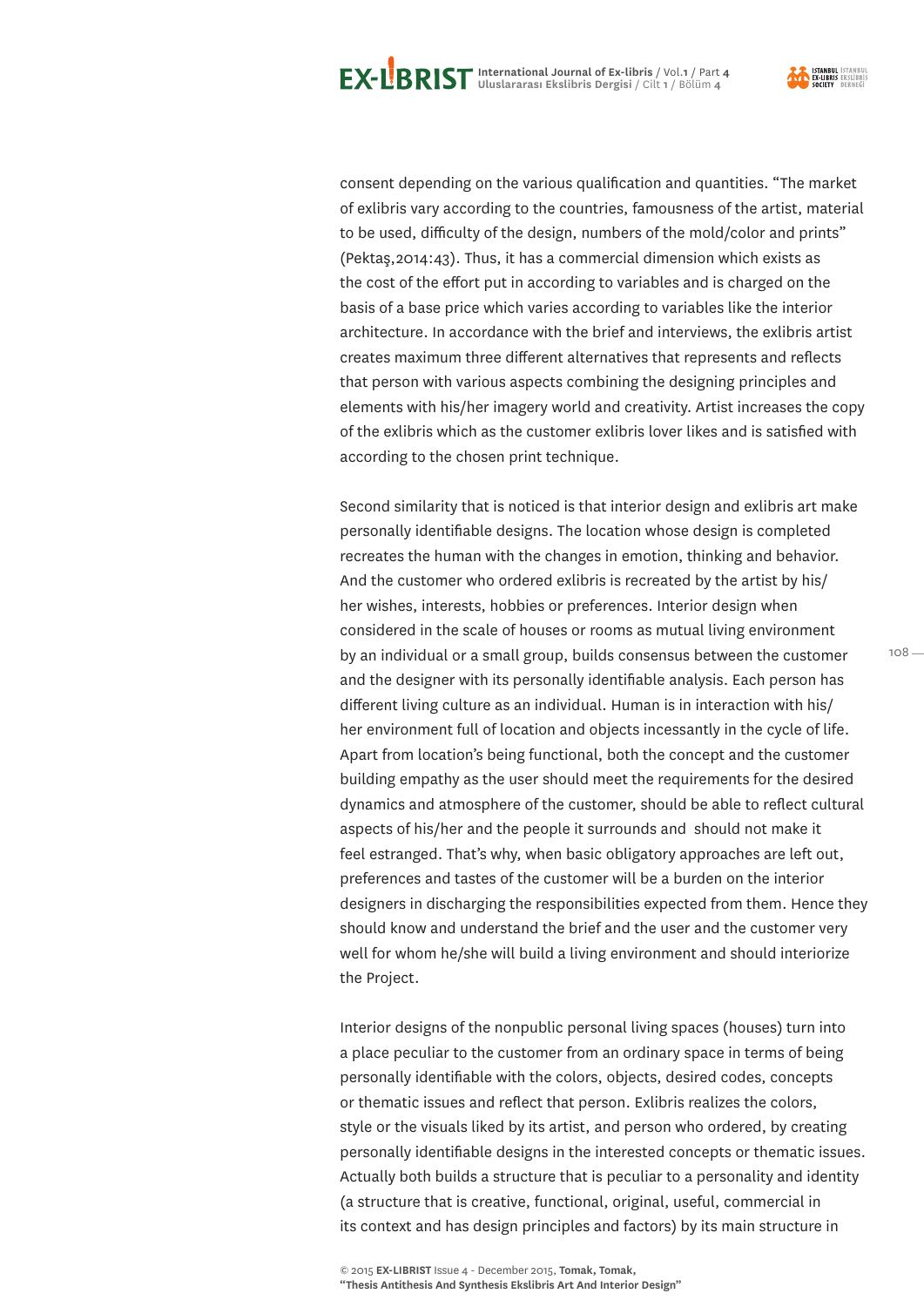



<mark>ISTANBUL</mark> İSTANBUI<br>EX-LIBRIS EKSLİBRİ!

 $109 -$ 

accordance with the brief given. For both of them, the customer who places the order lives in that structure as the subject and the object. What matters is to have the intellectual background which will enable unveiling the semantic wording coded by the exlibris artist with semiotic approach and to open the doors. This metaphor fiction makes it more provocative to resolve with who and how the privacy of the person is represented.

Thirdly, the similarity to be focused on between the interior design and exlibris art may be summarized as follows. Places as a part of the corporate identity are designed to reflect the representations connected with its content and forms and to communicate with people interactively. Just like representing the person who gave exlibris order with exlibris, interior design uses covered representation values. As an extension the symbolic consuming habits imposed on us by the contemporary postmodern world, motivation for shopping may be made easier with the manipulations interior design creates. "Material form of the interior design has been designed to create a terminal effect which directs to consumption by the shopping mall's designers. Customers need to understand the importance of the objects and react accordingly in order to use the shopping malls" (Gottdiener, 2005: 108). As one can see, locations and objects at the present time do not only have an objective use value. Material world of the locations, furniture and objects is able to turn the capitalist ideology with symbolic contents into a world of meanings. Putting aside the modern mediation duty between them and the people regarding their use value, locations or the objects are presented with "pretentiously" in a postmodern attitude as a new way of living and symbol of social status. Making the social status firstly comprehended which makes the environment dynamic by the interior designers is for turning it into an indication value production regarding the style and income level of the people who have this space or who have been there. People who now adopted themselves to social status identity with this kind of habits will be in the tendency of expressing their difference from the others in every change they get. That way, by transforming their identities that co-exist with that location into their new life styles, expressing power of new symbolic fictions and codes orders are dignified. This kind of behavior tendencies of the upper culture is defined with the concepts of "exhibition" and "representation" by Türkoğlu (2010) as an extension of Society of Spectacle by Guy Debord ( See also 184). Underdeveloped or developing countries have the economic and social conditions where the pretentious, enviable dimension of the consumption gains importance as required by the structural aspects of the symbolic language.

As interior architecture, the production aim of exlibris is not suitable for only postmodern mannered and vanity aimed tendencies. Lack of the capitalist

**"Thesis Antithesis And Synthesis Ekslibris Art And Interior Design"**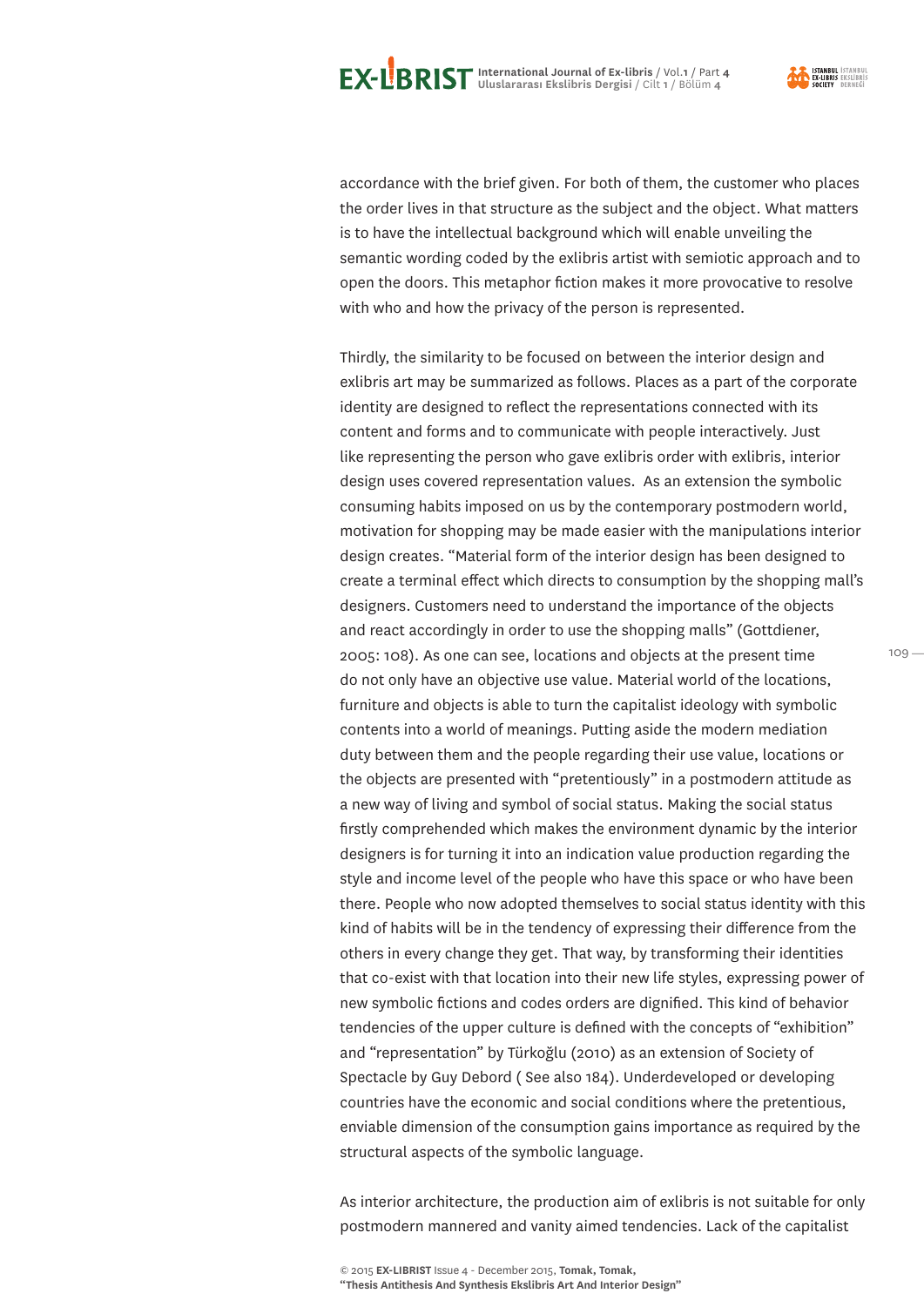

and materialist indication value of exlibris has made itself focused on the more humane aspect on its use value. That is why exlibris art has preserved its human-centered subjectivity with its modest, sincere and sharing aspects. On the other hand, exlibris, taking the characteristics desired by the customers, their tastes, emotional aspects and hobbies into consideration, is able to represent its artists by the styles, colors, typographic or various visual effects. Representation and exhibit value of interior architecture is related semantically with the capitalist preferences and ideological codes that can be resolved mostly by the upper culture, whereas representation value in exlibris is related with being able to express the customer with the aspects emphasized by the artist. This situation in interior architecture gains a meaning with reflecting the concept on the location as representation. However, representing the location for the life style turns into more of an exposure ritual.

### **Antithesis**

It is pretty obvious that exlibris does not require as intensive technical information as interior architecture does, and it is not associated with the variables and many parameters as the high budgeted projects in the market economy. And also, interior architecture's proposing most up-to-date and new technological innovations and reflecting them on the building materials variety and differences cannot be degraded to exlibris field. Sociological variance rate that the interior designs create between the people density that is interacted with and the human behaviors and habits will not be equal to the psychological variance rate that the exlibris created by the perception of it as the artistic work of by the people density that is in interaction in museums and galleries. Although it does not have a widespread scope in Turkey as much as desired, exlibris, being known and produced in Europe since a couple of centuries ago, and having a serious prestige, accumulation, museums, galleries, artists and collectors thus demanded both as a functional graphical product and also as an artistic aesthetic object, this rate may vary in the advantage of exlibris. Despite its practical aspects, interior architecture sometimes may have sharper, unrivalled and restrictive, binding conditions. Exlibris may follow more flexible methods with alternatives. There is mostly and only a professional tie between the interior architect and the location, it is more materialist and capitalistic. However, between the exlibris and its artist, art lover, collector, academician and students, firstly, there is a bond of communion, more humanist and voluntary activists for it to be known and spread.